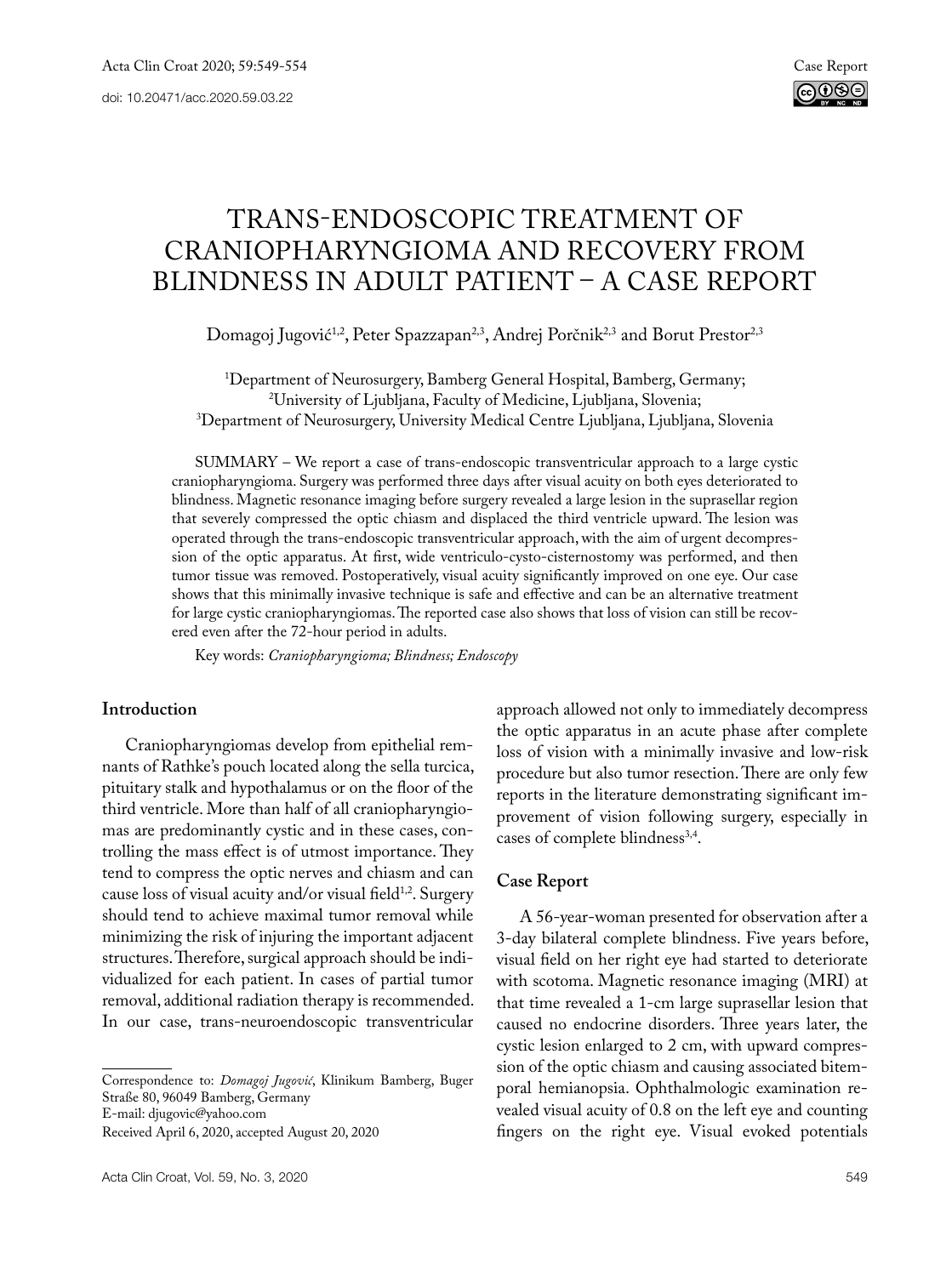

*Fig. 1. Preoperative MRI scans show 3x4 cm large cystic craniopharyngioma compressing the chiasm and the 3rd ventricle upward.*



*Fig. 2. The right foramen of Monro. The superior part of the cyst dome was bulging into the 3rd ventricle.*



*Fig. 3. Endoscopic view through the foramen of Monro. The distended anterior wall of the 3rd ventricle together with the cyst wall was perforated in the midline.*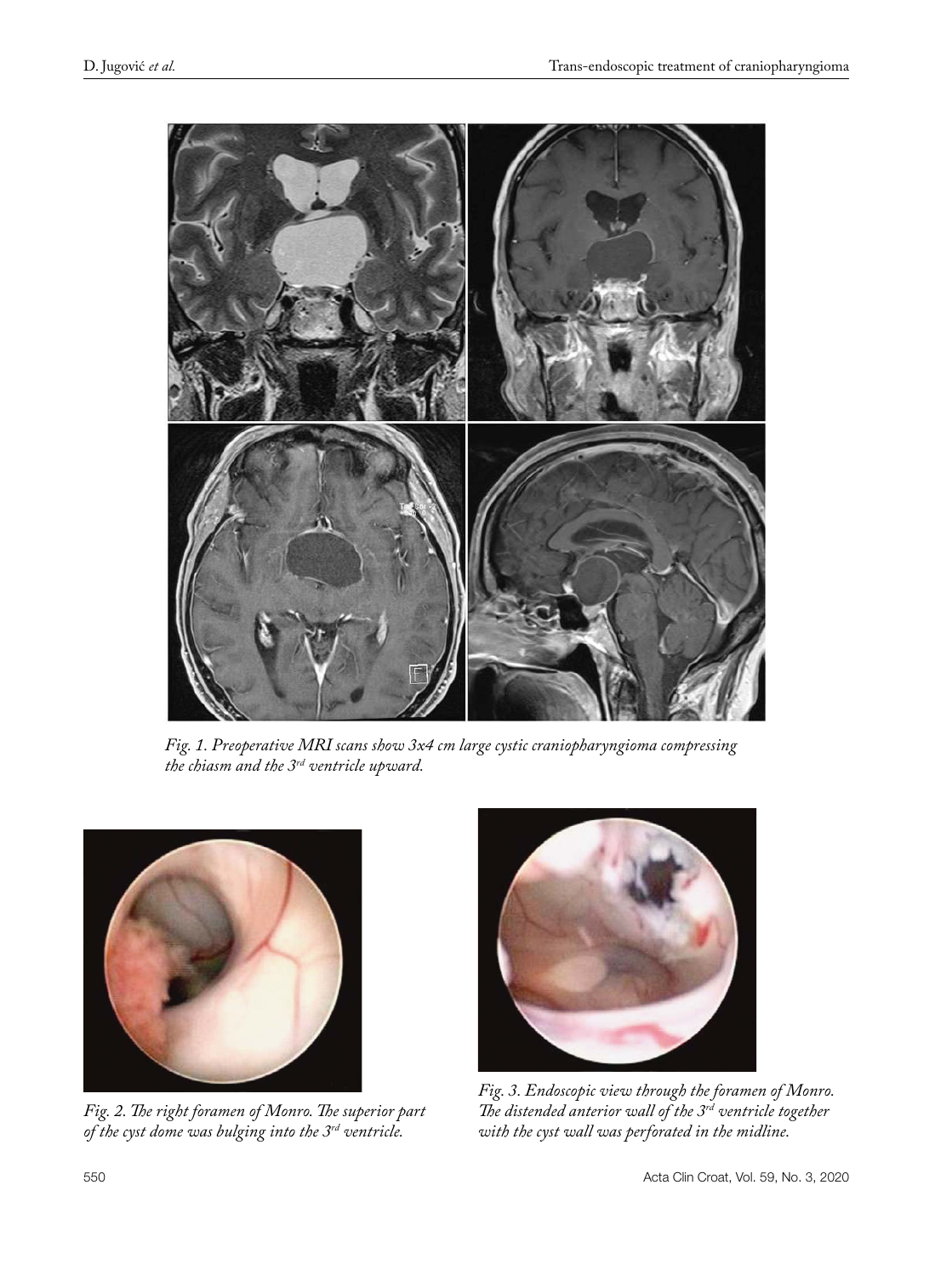

*Fig. 4. MRI scans three months after the surgery show the result of ventriculo-cystocisternostomy and tumor removal. The optic apparatus is completely decompressed. Diagnostic imaging showed no visible tumor residual or hydrocephalus.*

(VEP) revealed abnormal conduction due to compression of the visual pathway at the chiasm. Transcranial microsurgical removal of the cystic tumor was suggested, but the patient refused the operation. After 13 months, she developed acute blindness. Three days after this event, she was referred to the neurosurgery department. On admission, her pupils were bilaterally fixed and dilated and the optic discs were bilaterally pale. MRI demonstrated further increase of the suprasellar cystic lesion up to 3x4 cm (Fig. 1). Only at this stage, she gave her consent for operation.

The operation was performed using a rigid endoscope with four channels, 0- and 30-degree lenses (Aesculap AG, Tuttlingen, Germany). Neuronavigation (Medtronic) was used for trajectory planning. A

Acta Clin Croat, Vol. 59, No. 3, 2020 551

small skin incision was made 2 cm laterally from the midline and just in front to the right coronal suture. Standard single burr hole trepanation was made and the dura was opened. The endoscope was inserted in the right lateral ventricle transcortically. The superior part of the cyst dome was bulging into the 3rd ventricle just under the level of the foramen of Monro (Fig. 2). Therefore, the anterior wall of the 3<sup>rd</sup> ventricle was extremely distended and thin. The endoscope was introduced through the right foramen of Monro and the distended anterior wall was perforated in the midline. Together with the ventricular wall, the cyst wall was also perforated using bipolar coagulation (Fig. 3). The cyst cavity was filled with a dense, yellowish fluid. A few millimeters large nodules and cholesterol crystals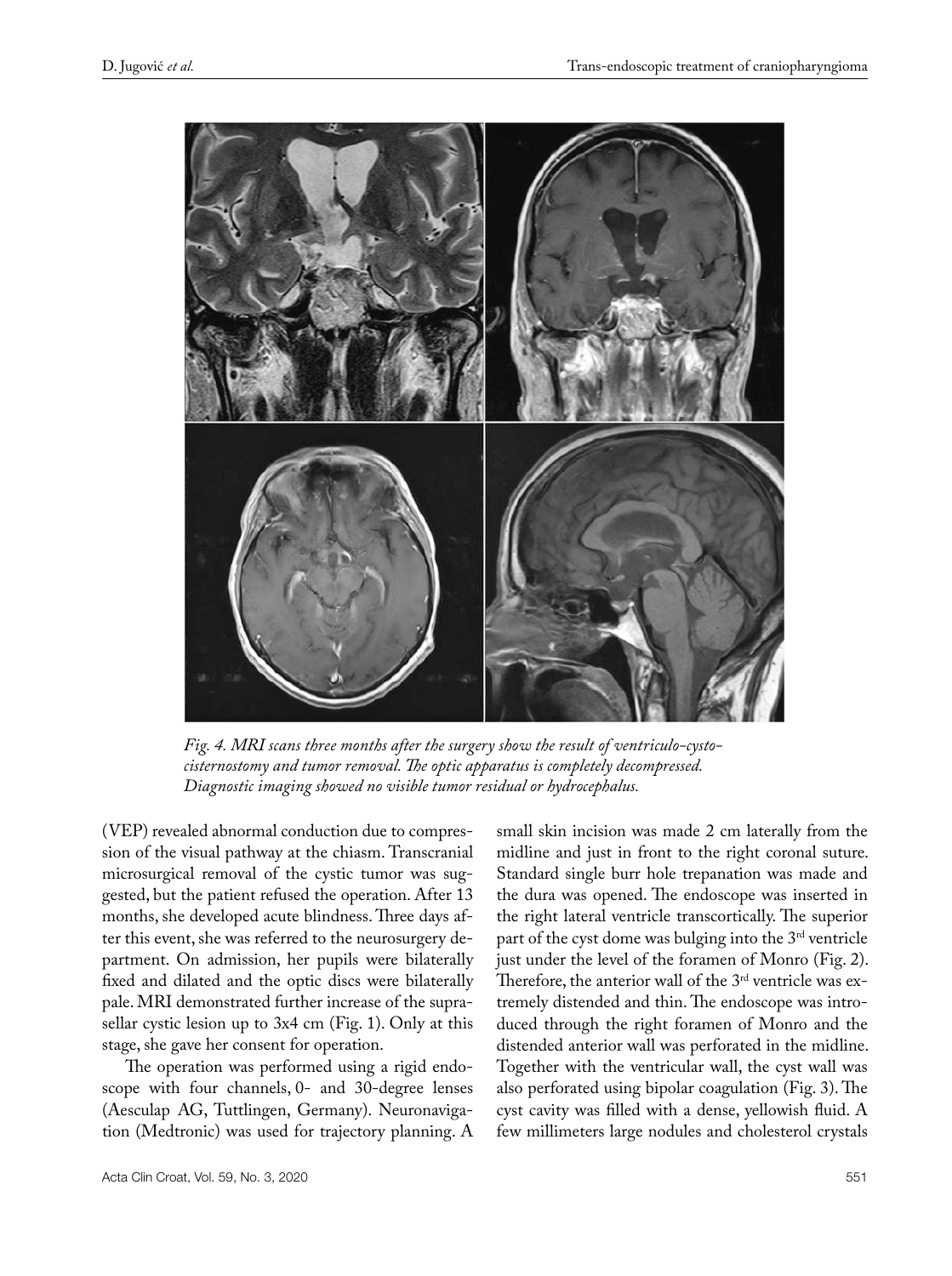were located at the fundus. Wide communication toward the chiasmatic cistern was performed in order to create connection with the subarachnoid spaces. The avascular, transparent cyst capsule was in intimate relationship with the hypothalamus, optic chiasm and nerves, and both carotid arteries. Maximal resection of the capsule was achieved, but total excision of the capsule was not possible, since stripping off the membranes from all the delicate neurovascular structures in the region would have been too risky. Dissection was done by using endoscope tip and also blunt electrode as a dissector. Accordingly, endoscope holder was not used. One surgeon held the endoscope and used the whole endoscope as a dissector while another surgeon used the instruments introduced through the working channel. Solid parts of the tumor were dissected from the surrounding structures and gross totally removed with endoscopic forceps. The pull in-pull out technique was performed for maximal tumor resection. It means that larger solid parts of the tumor were grasped with the forceps and pulled out each time together with the whole endoscope (operative video available at: [https://www.youtube.com/watch?v=OvWfaC6Qv](https://www.youtube.com/watch?v=OvWfaC6QvOQ&feature=youtu.be) [OQ&feature=youtu.be](https://www.youtube.com/watch?v=OvWfaC6QvOQ&feature=youtu.be)). The diameter of the working channel was too small for passing the tumor parts through it. Pituitary stalk together with portal vessels was visualized posteriorly and under the thin cyst capsule as preinfundibular craniopharyngioma<sup>5</sup>. The optic apparatus was completely decompressed and hemostasis was performed. Dural reconstruction was made and the wound was closed in layers.

Postoperative computed tomography scan showed no edema, bleeding or ischemia. The patient did not develop hydrocephalus and did not require any kind of ventricular drainage. She had no epileptic seizure postoperatively. Due to acute blindness, an emergency surgery was required and no preoperative evaluation of the endocrine function was performed. However, postoperative endocrinological testing demonstrated insufficiency of the hypothalamic-pituitary-thyroid, gonadal axis, and indirect hyperprolactinemia. Histologic examination confirmed the diagnosis of papillary craniopharyngioma. MRI taken three months after the surgery showed no visible tumor residual and no compression on the surrounding structures (Fig. 4). Visual function started to improve soon after the operation. The left pupil was reactive to light, while the right one was only reactive to indirect light. Three months after the operation, there was no improvement of visual acuity on the right eye, while on the left eye it improved to 1.0. The discs were pale (more pronounced on the right). There was inferior temporal atrophy of the left optic disc, which was confirmed by retinal nerve fiber layer thickness measured with optical coherence tomography<sup>6</sup>. An altitudinal visual field defect was present on the left eye. The right eye remained blind. Electrophysiology showed minimal recovery on the right eye and good recovery of conduction along the optic nerve on the left eye. Additional radiation therapy was not performed. Follow-up at 5 years showed no evidence for tumor or hydrocephalus.

# **Discussion**

Craniopharyngiomas are benign, slow growing, epithelial-squamous, encapsulated tumors of variable consistency. Tight adherences to adjacent neural tissue and vessels make their excision technically difficult. Radical microsurgical removal of craniopharyngioma is the treatment of choice. The suprasellar region, in which craniopharyngiomas usually grow, is a particularly challenging operative field where surgical radicality is often associated with significant morbidity and mortality, especially when the lesion is large<sup>1</sup>. In recent studies, one group of authors compared series of suprasellar craniopharyngiomas removed endoscopically endonasally and set indications for endonasal removal as the first method of choice<sup>7-9</sup>. Small to moderate symmetric craniopharyngiomas, not extending laterally to optic nerves and carotid bifurcation can be removed endoscopically endonasally. Asymmetric and larger lesions, those that extend to different fossae or encasing vessels should be approached transcranially as the first method of choice. In large, predominantly cystic tumors, compression rather than infiltration of the surrounding neural structures is responsible for the clinical manifestations of visual field and endocrine deficits<sup>10</sup>.

In our case, a giant cystic craniopharyngioma was responsible for the acute onset of bilateral blindness. Immediate decompression of the mass effect was of primary importance. In this particular case, transventricular approach was chosen due to urgent situation and decompression as a primary goal. However, stripping was possible and this continued to very good removal. Ventriculo-cysto-cisternostomy was created first, representing an effective and fast technique to achieve decompression<sup>11</sup>. The procedure where all ma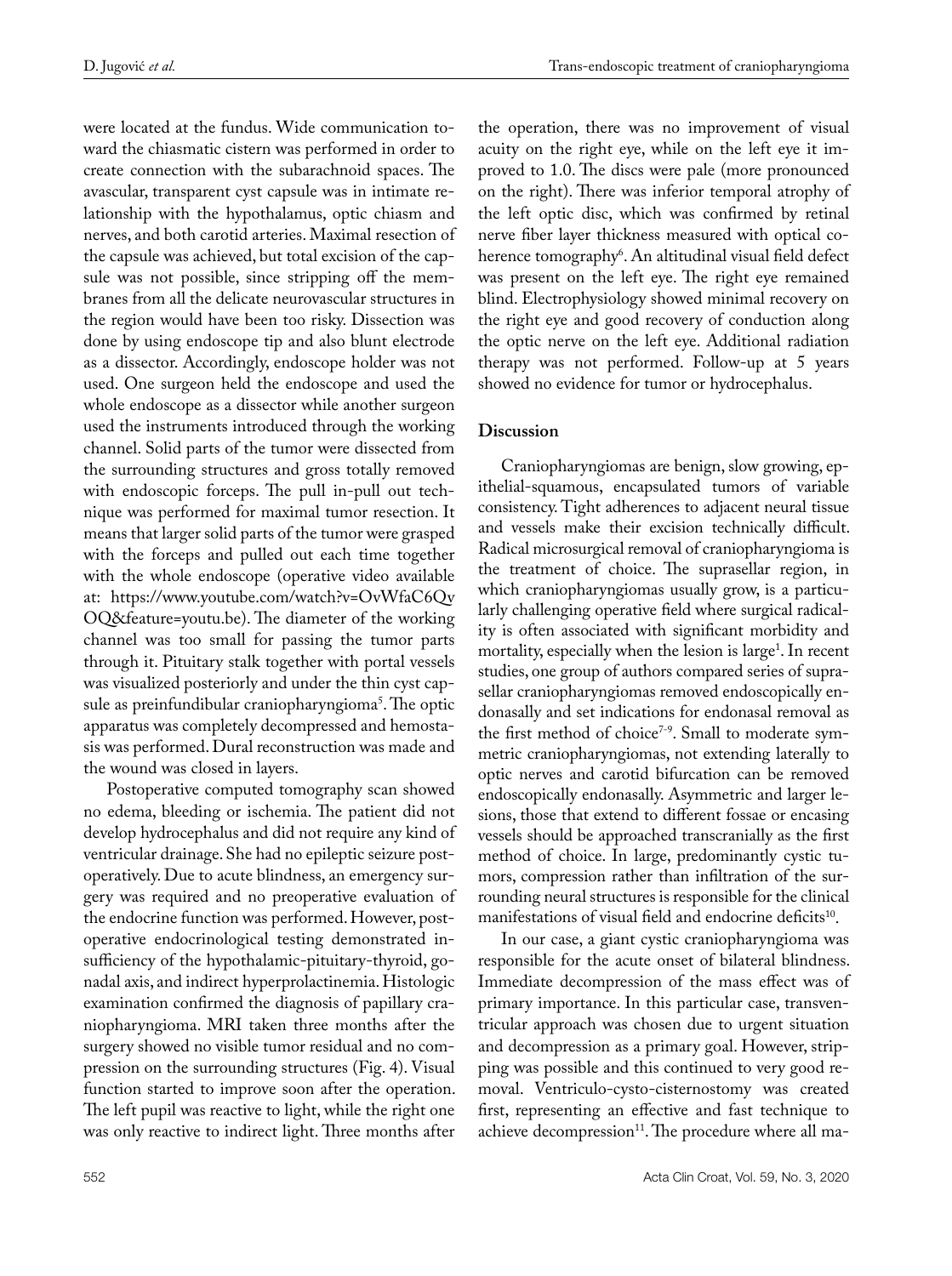nipulations are performed through working channel of the endoscope is called trans-endoscopic. Transventricular trans-endoscopic approach was minimally invasive, safe and effective in this selected case. This approach for giant cystic craniopharyngiomas has already been described in a few cases, alone or in combination with further microsurgical removal $12-17$ . In our case, it allowed not only decompression through creation of a wide communication between liquor spaces, but also a near-total resection of the lesion. Using this method, the cyst was clearly visualized from inside and a great portion of the capsule together with all solid parts was removed.

A disadvantage of trans-endoscopic approach is a small diameter of the working channel. Large pieces of the tumor could not be removed through the endoscope. Therefore, they were grasped with endoscopic forceps and pulled out of the head together with the whole endoscope. With this technique, we were able to remove the solid parts of the tumor as well. During this procedure, we did not notice additional damage or bleeding in the brain tissue where the endoscope was repeatedly introduced, always along the same route. The enlargement of lateral ventricles and foramen of Monro facilitated tumor removal. The fact that between the 3rd ventricle and the cyst there was a layer of brain tissue was another disadvantage of our approach. However, only a small part of anterior ventricular wall had to be removed and this part was already significantly distended.

The postoperative visual function improved on the left eye from blindness to good visual acuity. Decompression of the optic chiasm was still performed on time, which may have been responsible for restoration of the axoplasmic flow through the optic nerves<sup>18</sup>. Blindness related to compression of the optic nerves and chiasm has been reported to be reversible within 72 hours of onset in a 3-year old child<sup>3</sup>. Children may be capable of recovery after intervals of blindness that would be considered irreversible in adults. However, our case shows that in some cases, recovery of vision is possible even after a longer time in adults as well. However, the postoperative visual field examination of the left eye showed an altitudinal hemianopic field defect, which may be consistent with ischemic damage to the left optic nerve. Subjective visual acuity and visual evoked potential amplitude did not show significant improvement on the right eye. One possible explana-

tion for that is that compression of the optic nerve fibers on the right side was so severe that damage was irreversible. Another explanation is postoperative onset of local vasospasm in the right optic nerve sheath, which may have led to the irreversible ischemic injury of the optic fibers.

## **Conclusion**

Transventricular trans-endoscopic approach can be effective in selected cases of cystic craniopharyngioma that produce a large mass effect. Anatomic and surgical characteristics of the lesion must be taken in consideration, especially with regards to extension of the cystic component and clinical picture<sup>2</sup>. In our case, this approach allowed creation of a wide communication for cerebrospinal fluid circulation and also removal of the lesion. Early decompression is of primary importance to achieve clinical improvement, especially regarding visual deficits. The reported case shows that loss of vision can be recovered even after a 72-hour period in adult patients as well.

#### **References**

- 1. Fahlbusch R, Honegger J, Paulus W, Huk W, Buchfelder M. Surgical treatment of craniopharyngiomas: experience with 168 patients. J Neurosurg. 1999;90:237-50. doi: 10.3171/jns. 1999.90.2.0237.
- 2. Yaşargil MG, Curcic M, Kis M, Siegenthaler G, Teddy PJ, Roth P. Total removal of craniopharyngiomas. Approaches and long-term results in 144 patients. J Neurosurg. 1990;73:3-11. doi: 10.3171/jns.1990.73.1.0003.
- 3. al-Wahhabi B, Choudhury AR, al-Moutaery KR, Aabed M, Faqeeh A. Giant craniopharyngioma with blindness reversed by surgery. Childs Nerv Syst. 1993;9:292-4. doi: 10.1007/ bf00306278.
- 4. Shibata T, Tanikawa M, Sakata T, Mase M. Urgent optic nerve decompression *via* an endoscopic endonasal transsphenoidal approach for craniopharyngioma in a 12-month-old infant: a case report. [Pediatr Neurosurg.](https://www.ncbi.nlm.nih.gov/pubmed/29539631) 2018;53:182-7. doi: 10.1159/ 000487086.
- 5. Kassam AB, Gardner PA, Snyderman CH, Carrau RL, Mintz AH, Prevedello DM. Expanded endonasal approach, a fully endoscopic transnasal approach for the resection of midline suprasellar craniopharyngiomas: a new classification based on the infundibulum. J Neurosurg. 2008;108(4):715-28. doi: 10.3171/ JNS/2008/108/4/0715.
- 6. Bialer OY, Goldenberg-Cohen N, Toledano H, Snir M, Michowiz S. Retinal NFL thinning on OCT correlates with vi-